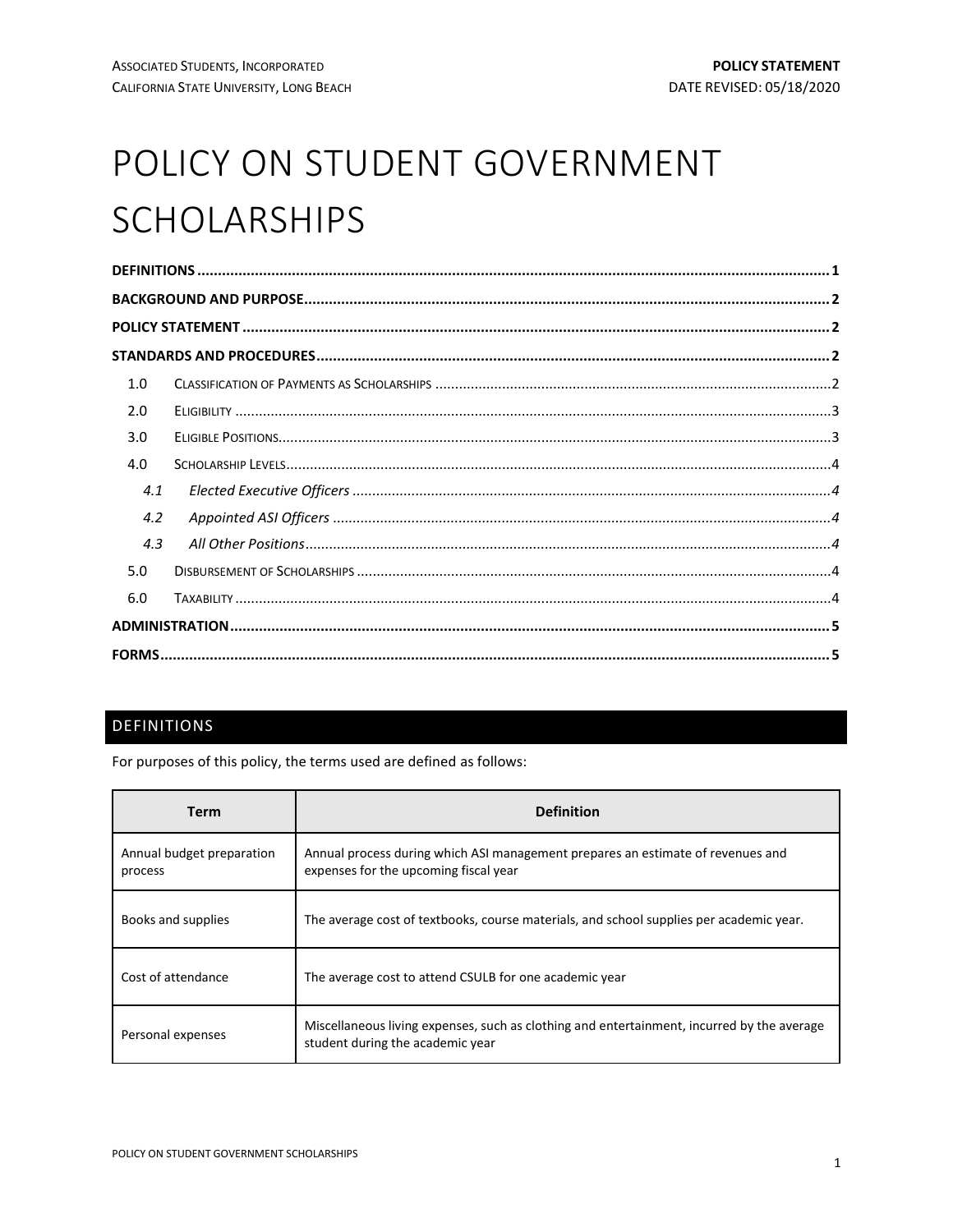| Room and board   | The average cost per academic year to live off-campus in Long Beach while attending CSULB.<br>It includes housing and meals and assumes shared housing with a roommate.                                                                 |  |  |  |
|------------------|-----------------------------------------------------------------------------------------------------------------------------------------------------------------------------------------------------------------------------------------|--|--|--|
| Scholarship      | A payment made to support a student's education, awarded on the basis of academic or<br>other achievement. Scholarships include funds awarded for tuition, fees, room, board,<br>books, transportation, and other educational expenses. |  |  |  |
| Transportation   | The average cost of transportation to campus from out of town and vice versa, excluding<br>vehicle maintenance.                                                                                                                         |  |  |  |
| Tuition and fees | Mandatory fees required of all students to enroll in and attend CSULB                                                                                                                                                                   |  |  |  |

## <span id="page-1-0"></span>BACKGROUND AND PURPOSE

The Associated Students, Incorporated recognizes that student government positions demand considerable time and effort to complete effectively their assigned duties and responsibilities. For students occupying these positions, time spent on tasks associated with student leadership is time away from research or study and involves a sacrifice of opportunities to earn income and pursue family and community responsibilities. Consequently, the conferring of scholarships is considered appropriate both to attract students into positions of responsibility and to reward them for the responsibilities fulfilled.

As stated in the Associated Students Bylaws, Chapter 2, Article 1, section 1.C the Senate is granted the power to establish during normal budgetary process, student government scholarships to elected or appointed student officers for service to student government. It is the expressed intent of the Associated Students Senate that all such scholarships are intended to reward student officers for their service to student government.

These student government scholarships are intended to encourage the participation of the highest caliber of students regardless of financial means.

## <span id="page-1-1"></span>POLICY STATEMENT

It is the policy of the Associated Students, Incorporated (ASI) to encourage ongoing participation in student government positions by awarding scholarships to offset students' educational expenses and the potential loss of income that can result from committing to serve as an elected and appointed student leader.

In implementing this policy, it is the intent of the Associated Students, Incorporated to ensure that the awarding of student government scholarships is compatible with the legislative intent of California Assembly Bill 844 adopted on October 8, 2011. This legislation amended California Education Code Section 66016.3(a) to read, "Any student, including a person without lawful immigration status, or a person who is exempt from nonresident tuition pursuant to Section 68130.5, may serve in any capacity in student government at the California State University…and receive any grant, scholarship, fee waiver, or reimbursement for expenses incurred connected with that service to the full extent consistent with federal law."

#### <span id="page-1-2"></span>STANDARDS AND PROCEDURES

#### <span id="page-1-3"></span>1.0 CLASSIFICATION OF PAYMENTS AS SCHOLARSHIPS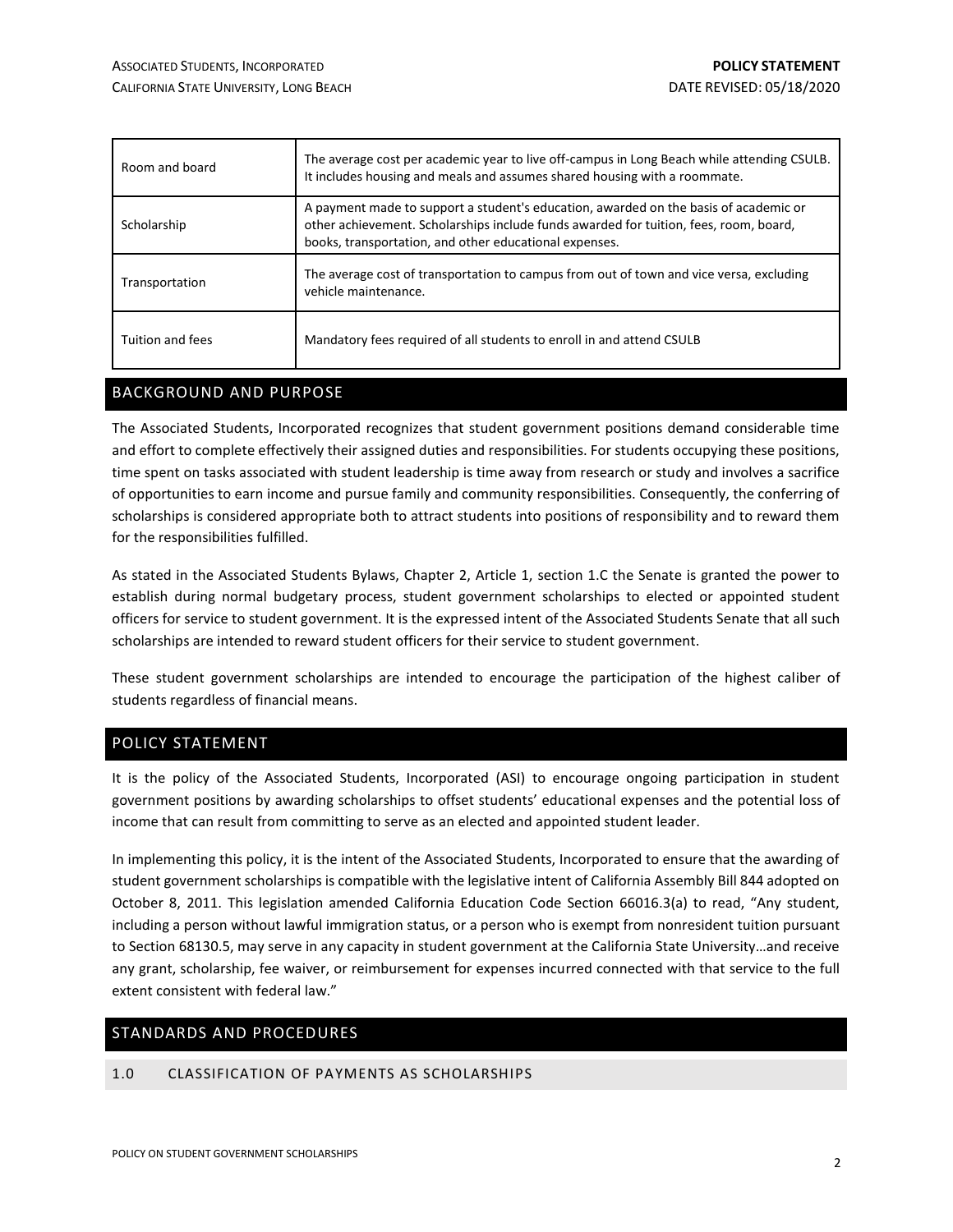In order for a payment to be considered a "scholarship," there must be no requirement that the student recipient maintain office hours, fulfill specific responsibilities, or meet certain standards of performance as a condition of receiving the payment. Otherwise, the payment would represent taxable compensation for services rendered.

To ensure that these payments are clearly identified as scholarships, participants in student government will continue to receive their respective scholarships for the duration of their terms of office provided they meet all eligibility requirements for remaining in that office.

#### <span id="page-2-0"></span>2.0 ELIGIBILITY

To be eligible for scholarships, students must minimally meet the regulations articulated in CSULB Campus Regulations Chapter VII: Academic Eligibility Qualifications for Student Office Holders. Additionally, students must be registered and enrolled at CSULB for each academic term of their government service, must maintain a minimum 2.5 cumulative and semester Grade Point Average (GPA), and must maintain a minimum of six (6) units per academic term, regardless of undergraduate or graduate status. Each student has an affirmative obligation to disclose to the Assistant Director of Government Affairs and Initiatives any withdrawal from the university within 24 hours of any such action. Exceptions to the minimum unit requirement for graduate students may be granted on a case by case basis; students seeking such an exception shall contact the ASI Treasurer, in writing, to indicate the reason for seeking an exception, and the ASI Treasurer will respond to those requests within 14 calendar days.

Students will be entitled to receive scholarships only for such time as they meet university eligibility requirements for the position held. In addition, no student shall receive more than one scholarship from ASI during any one semester. If a student serving in one position within ASI receives a scholarship for that service, they shall not be eligible to receive an additional scholarship for serving in another assignment.

#### <span id="page-2-1"></span>3.0 ELIGIBLE POSITIONS

Student government positions eligible for scholarships under the policy are identified in the Associated Students Bylaws, as periodically amended by the Associated Students Senate/Board of Directors. Other student government positions may be awarded scholarships provided they have been identified in the annual operating budget as approved by the Senate/Board of Directors.

Positions currently identified as eligible for scholarships include the following:

- Executive Officers President, Vice President and Treasurer
- ASI Chief Officers Chief Diversity Officer and Chief Government Relations Officer
- Commissioners
- Senators
- Student Trustees-at-Large
- Student-at-Large Representatives
- Chief Justice and Associate Justices
- Government Elections Officer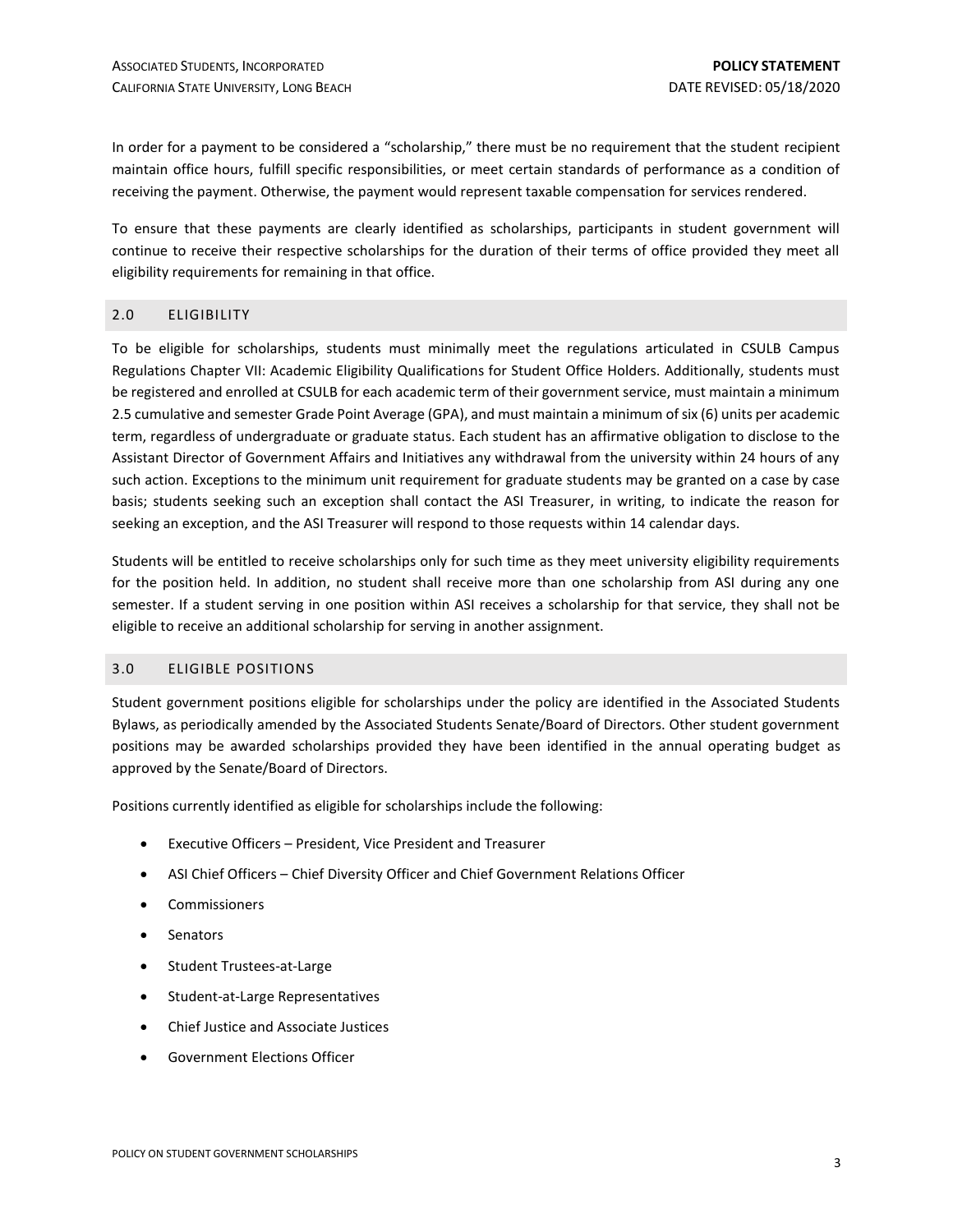Proposed changes to the positions eligible to receive scholarships and the level of scholarships awarded will be reviewed periodically by the Board of Control. Recommended changes must be forwarded to the Senate for approval.

#### <span id="page-3-0"></span>4.0 SCHOLARSHIP LEVELS

The total budget for student government scholarships to be awarded during the upcoming fiscal year shall be recommended during the annual budget preparation process and forwarded to the AS Senate for approval. Each budget area requesting funds for student government scholarships must disclose as part of their budget proposal the title of each position receiving a scholarship and the corresponding amount.

Upon approval of the operating budget, the amount to be awarded to each position becomes a part of the annual budget. Individual amounts may not be revised during the fiscal year in which the amount has already been established for that term of office.

At no time will any student government scholarship exceed the costs of attendance for California residents for an undergraduate student living off-campus as published by the CSULB Office of Financial Aid.

#### <span id="page-3-1"></span>4.1 ELECTED EXECUTIVE OFFICERS

Scholarships awarded to the President, Vice President, and Treasurer will be in amount equivalent to the "CSULB Costs of Attendance, based on 7+ units per semester enrollment" for an undergraduate student living off-campus as published on the CSULB website. In addition to covering the cost of tuition and fees, the scholarship is intended to cover the Executive Officers' "additional costs," defined as room and board, books and supplies, transportation, and personal expenses.

#### <span id="page-3-2"></span>4.2 APPOINTED ASI OFFICERS

Scholarships awarded to positions identified in the Bylaws as "ASI Officers" or "Chief Officers" will be in the amount equivalent to 65% of the scholarship amount awarded to the Elected Executive Officers.

#### <span id="page-3-3"></span>4.3 ALL OTHER POSITIONS

The amount of scholarships awarded to all other student government positions will be determined annually during the annual budget preparation process.

#### <span id="page-3-4"></span>5.0 DISBURSEMENT OF SCHOLARSHIPS

Scholarships are awarded on an academic-term basis. Disbursement of the scholarship shall be made six weeks after the beginning of the academic session in which the student serves in the eligible position.

Students who are elected or appointed after the beginning of an academic term shall only be entitled to a pro rata share of that term's scholarship determined by the date the student assumes office. The ASI Executive Director shall maintain the responsibility to coordinate the processing of said scholarships in such circumstances.

#### <span id="page-3-5"></span>6.0 TAXABILITY